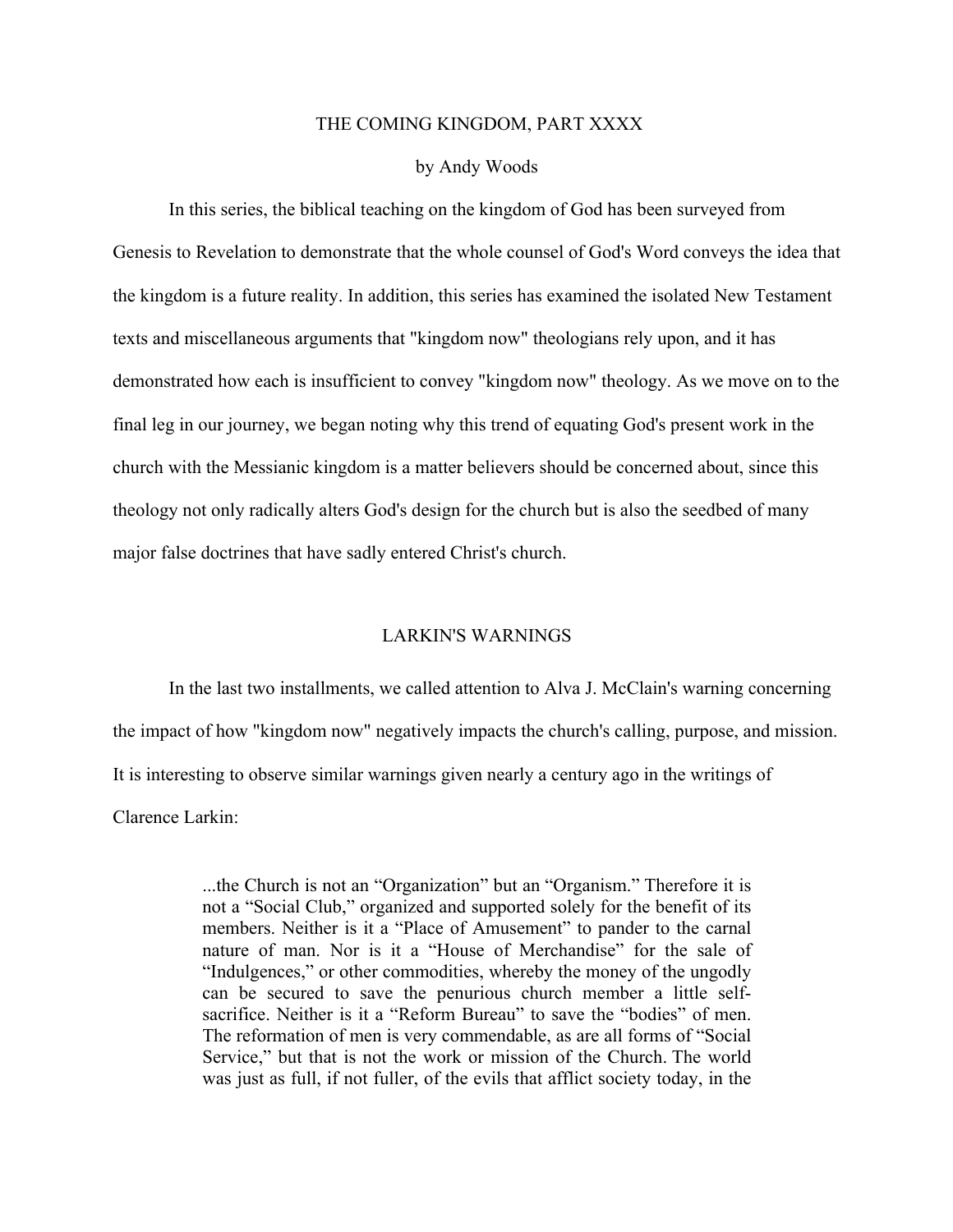days of Christ, but He never, nor did the Apostles, organize any reform agencies. All the great philanthropic and civilizing agencies of the world are "By-Products" of Christianity. We are told in Acts 5:15, that the people laid their sick in the streets that the "Shadow of Peter" might fall upon them and heal them. But if Peter had spent his time "casting shadows," and neglected his Apostolic work of trying to save the "SOULS" of men, his shadow would have lost its power. Jesus knew that the source of all the evils in the world is SIN, and that the only way to eradicate sin is to Regenerate the Human Heart, and so He gave the GOSPEL, and the "Mission" of the Church is to carry this Gospel to the world. "EVANGELISM," not "Social Service," is the "Mission" of the Church. Mark 16:15-16. The great mistake the Church has made is in appropriating to herself in this Dispensation the promises of earthly conquest and glory which belong exclusively to Israel in the "Millennial Age." As soon as the Church enters into an "Alliance with the World," and seeks the help of Parliaments, Congresses, Legislatures, Federations and Reform Societies, largely made up of ungodly men and women, she loses her spiritual power and becomes helpless as a redeeming force.<sup>1</sup>

Larkin further notes:

...but the "Mission" of the Church is her "COMMISSON" to "Evangelize" the world. Mark 16: 15-16. Acts 1:7-8. The "Kingdom ldea" has robbed the Church of her "UPWARD LOOK," and of the "BLESSED HOPE." There cannot be any "Imminent Coming" to those who are seeking to "Set up the Kingdom." The "Kingdom Idea" has robbed the Church of the "Pilgrim" and "Martyr Spirit," and caused it to go down into Egypt for help. When the Church enters into an "Alliance with the World," and seeks the help of Parliaments, Congresses, Legislatures, Federations and Reform Societies, largely made up of ungodly men and women, she loses her "SPIRITUAL POWER" and becomes helpless as a redeeming force. The end of such an "Alliance" will be a "Religious Political Regime" that wilt-pave the way for the revelation of Satan's great "Religious Political Leader" and "Superman"  $-$  the ANTICHRIST.<sup>2</sup>

Here, Larkin notes at least *five* consequences that 'kingdom now" theology has upon

Ecclesiology, or the doctrine of the church. *First*, "kingdom now" theology causes the church to

drift into a Social Gospel agenda favoring holistic redemption of societal structures in lieu of

fulfilling the Great Commission. When the church becomes something that God never intended

<sup>&</sup>lt;sup>1</sup> Clarence Larkin, *Rightly Dividing the Word* (Glenside, PA: Clarence Larkin Estate, 1920), 48.<br><sup>2</sup> Clarence Larkin, *The Second Coming of Christ* (Glenside, PA: Clarence Larkin Estate, 1918), 51.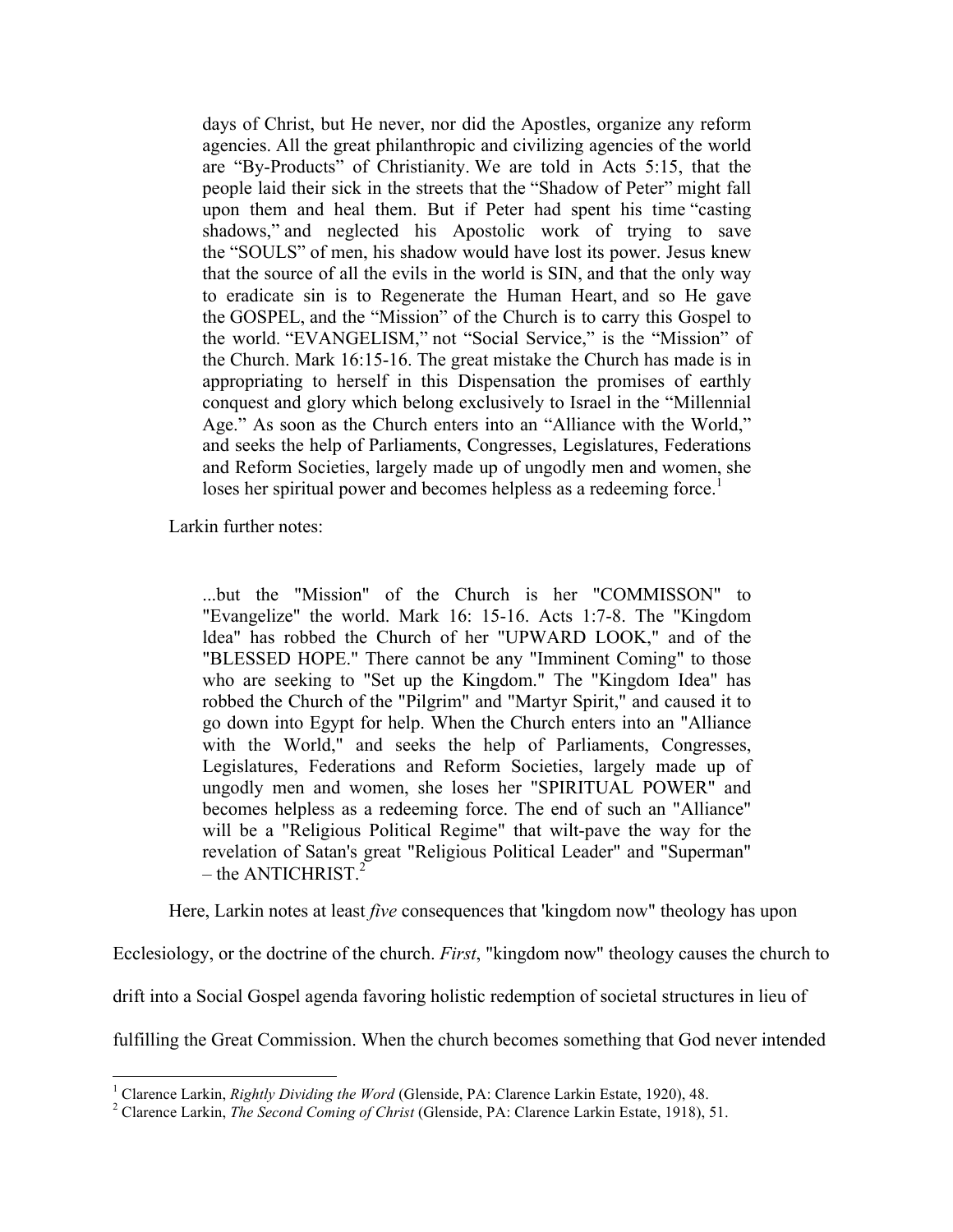nor called her to be, she cannot expect, and in fact will be emptied of, His divine resources and empowerment. *Second*, viewing itself as the kingdom of God upon the earth causes the church to become at home in the world in contradistinction to the New Testament portrayal of the church as a mere pilgrim passing through both temporary and alien territory en-route to her ultimate eternal destination. Both of these points were covered in the prior installment. However, let us now take note of *three* equally important points that Larkin's above comments surface.

## ALLIANCES WITH NON-BIBLICAL GROUPS

*Third*, because there are not presently and numerically enough Christians necessary to establish God's kingdom upon the earth, it becomes necessary for the church to find common ground with those who do not share its biblical convictions in order to build the political coalition needed to implement a "kingdom now" social agenda. As noted above, Larkin well explains:

> The great mistake the Church has made is in appropriating to herself in this Dispensation the promises of earthly conquest and glory which belong exclusively to Israel in the "Millennial Age." As soon as the Church enters into an "Alliance with the World," and seeks the help of Parliaments, Congresses, Legislatures, Federations and Reform Societies, largely made up of ungodly men and women, she loses her spiritual power and becomes helpless as a redeeming force.<sup>3</sup>

In the prior installment, we noted the "kingdom now" agenda behind popular pastor Rick

Warren's "PEACE" plan. Consequently, it comes as no surprise that Warren has become one of

the leading advocates of ecumenism in our day. Recently, the "Evangelicals and Catholics

Together" mantra has been given new life by mega-church pastor and bestselling author Rick

Warren. In a recent interview with Catholic News Service, he noted:

 <sup>3</sup> Larkin, *Rightly Dividing the Word*, 48.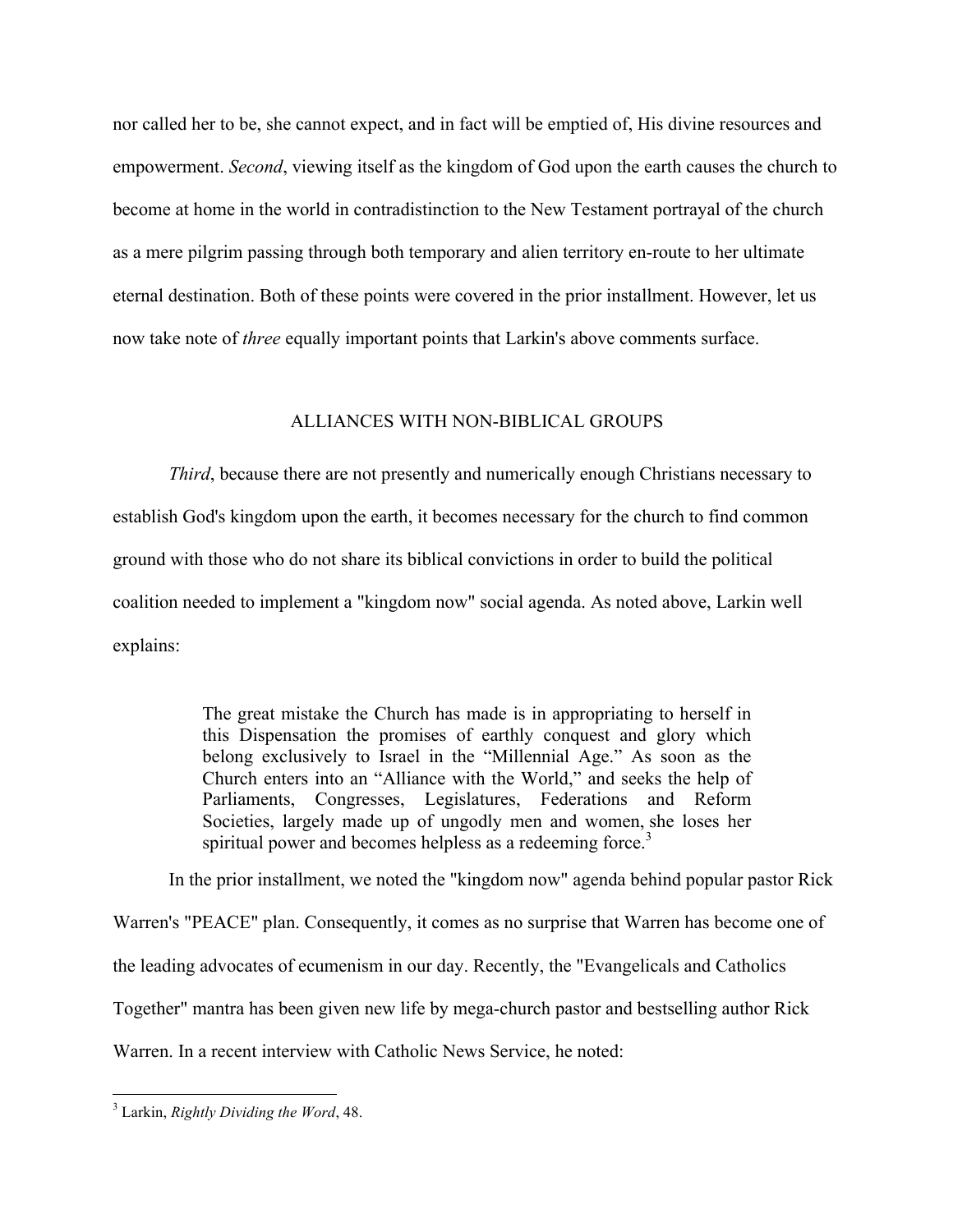*We have far more in common than what divides us*. When you talk about Pentecostals, charismatics, evangelicals, fundamentalists, *Catholics*, Methodists, Baptists, Presbyterians, on and on and on and on. Well they would all say we believe in the trinity, we believe in the Bible, we believe in the resurrection, we believe salvation is through Jesus Christ. *These are the big issues*. *Sometimes Protestants think that Catholics worship Mary like she's another god. But that's not exactly catholic doctrine*...and people say well *what are the saints all about? Why are you praying to the saints? And when you understand what they mean by what they're saying there's a whole lot more commonality*. Now there are still real differences, no doubt about that. *But the most important thing is if you love Jesus, we're on the same team*. The unity that I think we would see realistically is not a structural unity but *a unity of mission*. And so, when it comes to the family we are co-workers in the field on this for the protection of what we call the sanctity of life, the sanctity of sex, and the sanctity of marriage. *So there's a great commonality and there's no division* on any of those three. Many times people have been beaten down for taking a Biblical stance. And they start to feel, "well maybe I'm out here all by yourself." No you're not (italics added).<sup>4</sup>

Has Warren forgotten that we, as Protestants, broke away from the Roman Catholic

Church during the days of Martin Luther and John Calvin? Why the existence of this historical rupture between Protestants and Catholics? The answer to this question lies in the fact that we as Protestants saw things in Roman Catholicism that we could not find in Scripture. There are vast and insurmountable theological divisions between Bible-believing Evangelicals and the Roman Catholic Church. The rallying cry of the Protestant Reformation involved the five "*solas*." "Sola" is a Latin expression meaning "alone." These five solas are *Sola Fide* (faith alone), *Sola Gratia* (grace alone), *Solus Christus* (Christ alone), *Sola Scriptura* (Scripture alone), and *Soli Deo Gloria* (to the glory of God alone). While Protestants embrace these five theological realties or solas, Roman Catholic theology rejects them.<sup>5</sup> Yet, the "Evangelicals and Catholics Together" mindset erases all of those theological barriers and puts Evangelicals and Catholics on the same theological footing.

<sup>4</sup> Matt Slick, "Rick Warren's Comments on Roman Catholicism," online:www.carm.org, accessed 20 July 2015. <sup>5</sup> For more differences, see James McCarthy, *The Gospel According to Rome* (Eugene, OR: Harvest, 1995).